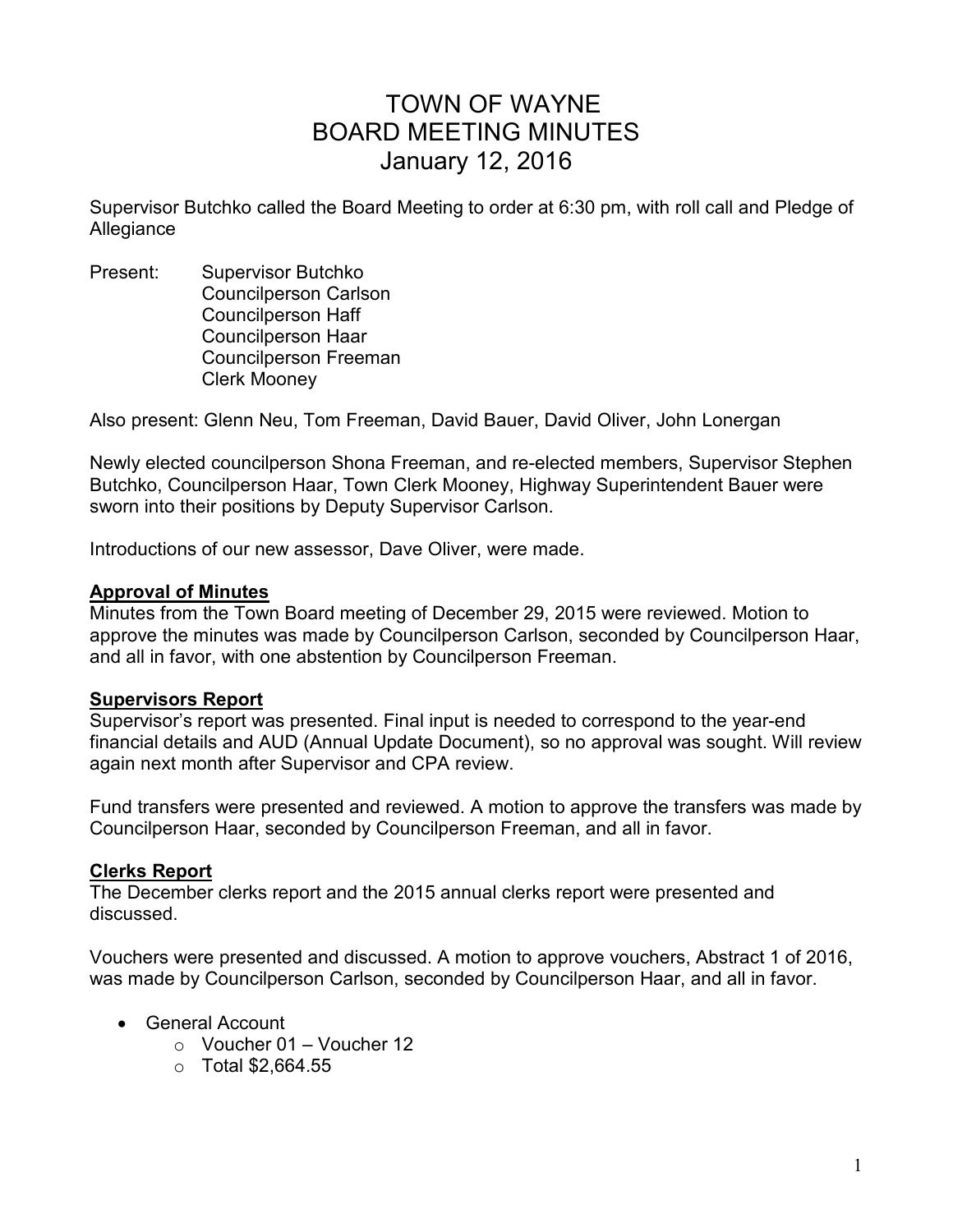## **Legal**

The attorneys are in discussion with Time Warner Cable to revise our contract.

# **Justice Report**

The report was presented and no discussion.

## **Highway Superintendent Report**

Journal presented and discussed.

The inventory of the culverts is nearly complete. There needs to be more identifying information for the culverts, address and/or tax map numbers. Two or three culverts may need attention this year. There is the possibility of major repair to one culvert in 2017.

The 2009 Volvo needed major engine repair costing approximately \$15,000. Because of the number of repairs needed over the years, Mr. Bauer's plan is to repair the truck, take it out of road service, and sell it. It will eventually need to be replaced.

# **Property Assessor Report**

The town attorneys reviewed and amended the Town's contract with the Town of Urbana for Mr. Oliver's services. The contract will be re-submitted to the Town of Urbana with changes made.

After discussion with Wendy Flaitz at the county, the Property Tax Exempt Law will need to be rescinded. There will be a public hearing held prior to next month's board meeting.

There is a 2.9 acre 'orphan parcel' of land adjacent to Town property near the corner of County Rt. 230 and Keuka Hill Road. Due to questionable ownership, it was not included in the adjacent larger parcel sold this last year. It is not a buildable site. As a courtesy to the seller of the larger parcel, the town will offer \$1500 for a quitclaim deed, and the town will pay all closing costs and any attorney's fees. With a quitclaim deed there will be no need for an additional survey. This parcel will be put on a 'section 8.'

Supervisor Butchko made the motion to have the town acquire the property with the stipulations as above. Councilperson Haff seconded the motion. Supervisor Butchko, Councilperson Haff, and Councilperson Freeman approved the motion. Councilpersons Haar and Carlson abstained. Supervisor Butchko will present the offer formally.

# **Code & Zoning Officer**

Review of monthly and annual report was presented. No discussion.

# **Planning Board**

No approved minutes available this month.

Mr. Ted Kolankowski from Barton and Loguidice will be here tomorrow, January 13, 14, for field studies, mapping, photographing, and document review for the Land Use Regulations.